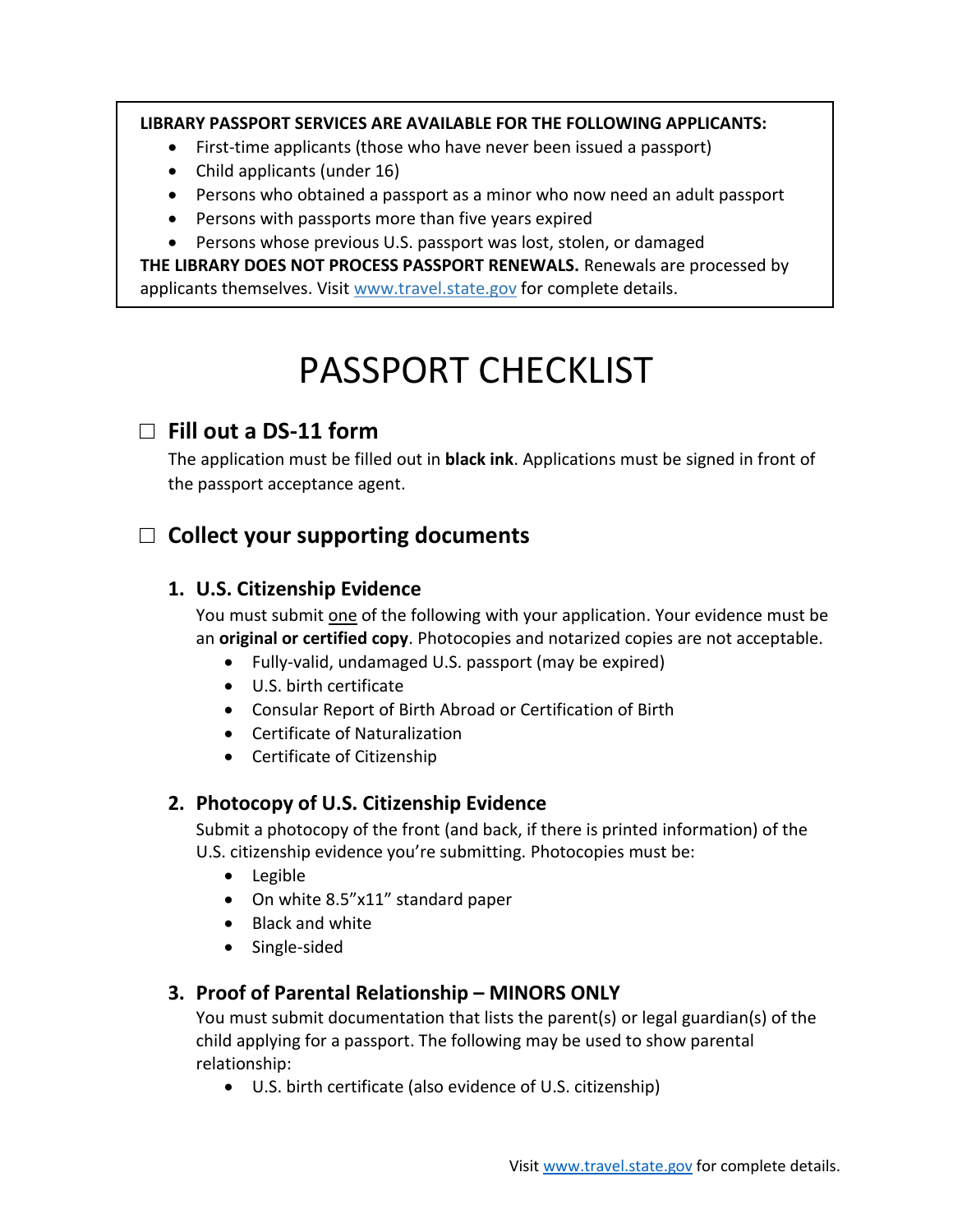- Consular Report of Birth Abroad (also evidence of U.S. citizenship)
- Foreign birth certificate
- Adoption decree
- Divorce/Custody decree

**Please note:** Some documents, like a U.S. birth certificate, show both U.S. citizenship and parental relationship. These documents must be originals or certified copies (not photocopies).

#### **4. Identification**

You must present one of the following identification documents (IDs) to the acceptance agent. Both parents or legal guardians of minor applicants must present identification. The ID must readily identify you.

- Fully-valid U.S. driver's license (must be current)
- Certificate of Naturalization or Citizenship
- Government employee ID (city, county, state or federal)
- U.S. military ID or military dependent ID
- Valid foreign passport
- Matricula Consular (Mexican Consular Identification, commonly used by the parent of a U.S. citizen child applicant)

**Please note:** If you present an out-of-state ID, you must present an additional ID.

#### **5. Photocopy of Identification**

Submit a photocopy of the front and back of the identification document you will present to the acceptance agent. Both parents or legal guardians of minor applicants must submit photocopies of identification. Photocopies must be:

- Legible
- On white 8.5"x11" standard paper
- Single-sided

## □ **Get a passport photo**

Submit one 2" by 2" color passport photo. Do not attach your photo to the form before submitting it to the acceptance agent.

## □ **Calculate your fees**

Application Fees and Execution Fees are paid separately. Please make check or money order payable to the **US Department of State** for the application fee; and one check or money order payable to the **County of SLO Public Library** for the execution fee. (Alternatively, applicants may pay execution fee in cash.)